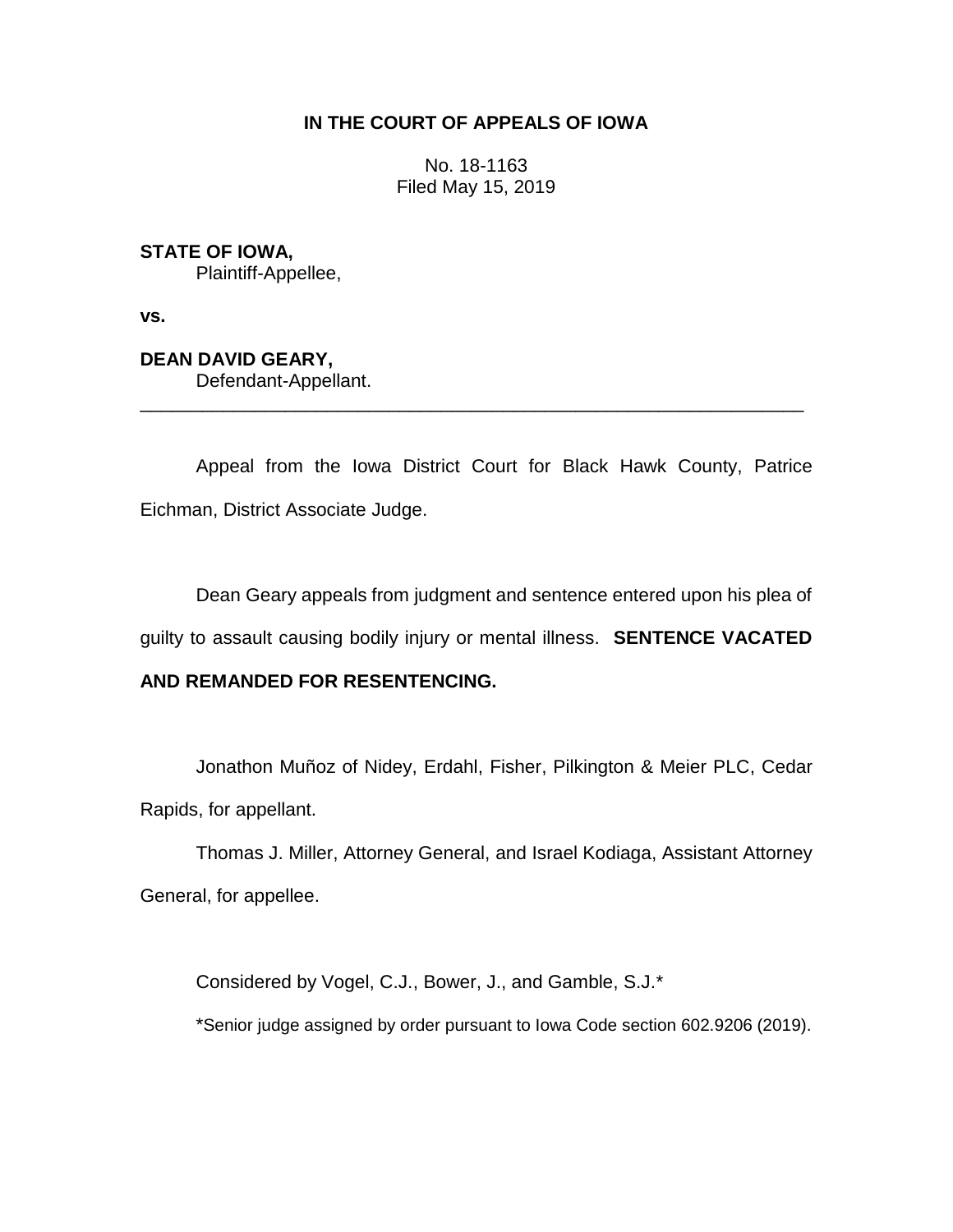## **GAMBLE, Senior Judge.**

Dean Geary appeals from judgment and sentence entered upon his written plea of guilty to assault causing bodily injury or mental illness, in violation of Iowa Code section 708.2(2) (2018).<sup>1</sup> Geary contends his written plea should be set aside for failure to substantially comply with Iowa Rule of Criminal Procedure 2.8(2)(d)—he argues the district court failed to him inform him of the consequences of his plea. However, Geary's written guilty plea complied with the required advisory concerning the need to file a motion in arrest of judgment in order to challenge his plea. *See* Iowa Rs. Crim. P. 2.8(2)(d), 2.24(3)(a). Geary filed no motion in arrest of judgment and, thus, waived his right to challenge the guilty plea.<sup>2</sup> *See State v. Barnes*, 652 N.W.2d 466, 467–68 (Iowa 2002).

Geary also asserts the court abused its discretion in failing to properly consider statutory factors in sentencing him. We review the district court's sentencing decision imposing a sentence within the statutory limitations for an abuse of discretion. *State v. Thacker*, 862 N.W.2d 402, 405 (Iowa 2015). "In exercising discretion, the district court must 'weigh all pertinent matters in determining a proper sentence, including the nature of the offense, the attending circumstances, the defendant's age, character, and propensities or chances for reform.'" *Id.* (citation omitted). The district court must provide the reasons for its sentencing decision on the record so that "a reviewing court will be able to assess whether there has been an abuse of discretion." *Id.* at 407. "[A] 'terse and succinct'

 $\overline{a}$ 

<sup>&</sup>lt;sup>1</sup> Geary waived formal reporting of the proceedings.

 $2$  Geary raises no claim of ineffective assistance of counsel. Any such complaints may be raised in postconviction-relief proceedings.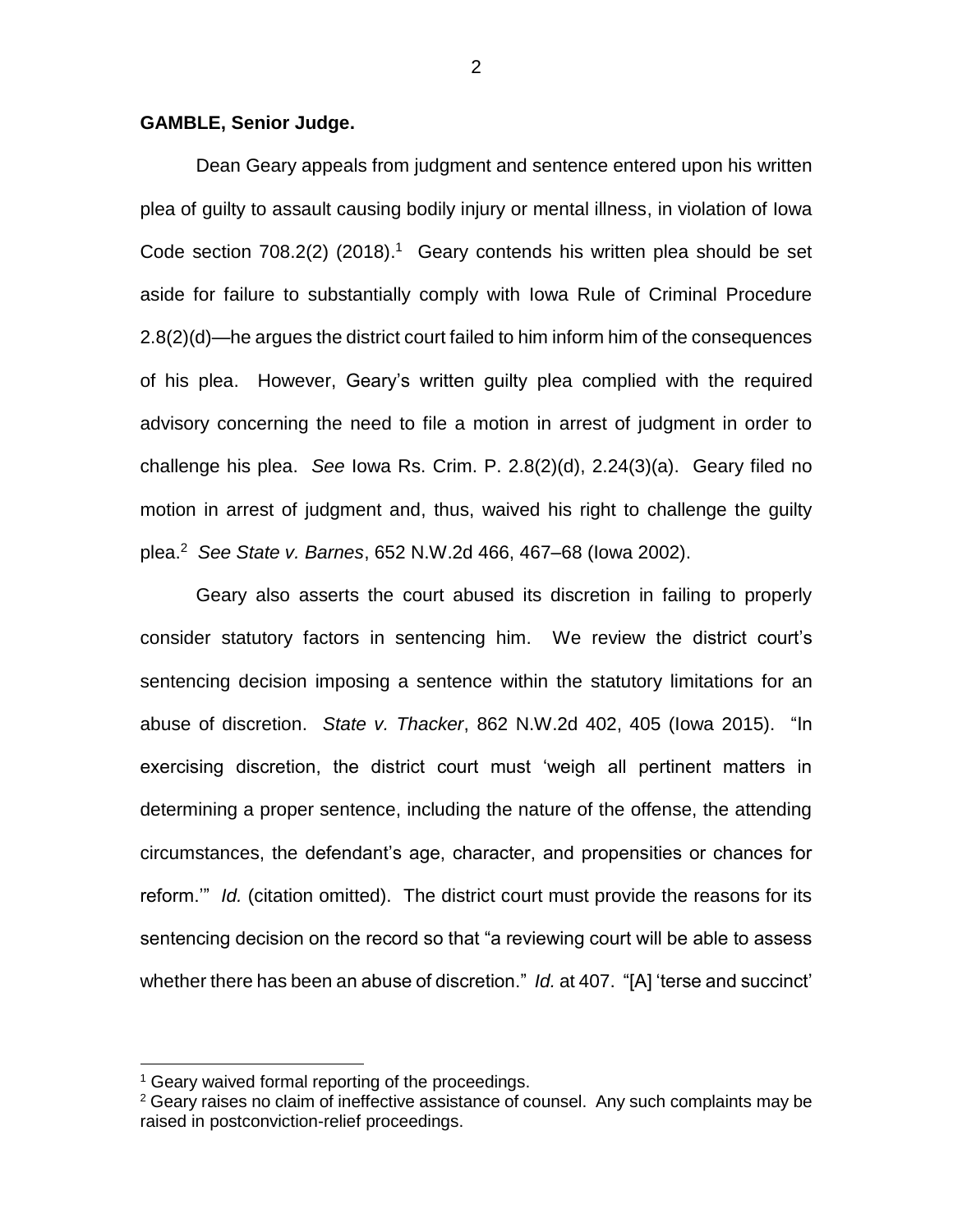statement may be sufficient, 'so long as the brevity of the court's statement does not prevent review of the exercise of the trial court's sentencing discretion.'" *Id.* at 408 (citation omitted).

When a defendant waives the reporting of the sentencing hearing, we look to the sufficiency of the district court's written sentencing order. *See State v. Thompson*, 856 N.W.2d 915, 921 (Iowa 2014). The use of computerized sentencing forms is not improper so long as we are able to discern whether the court properly exercised its discretion. *See id.* ("In this age of word processing, judges can use forms, such as the one available in this case, to check the boxes indicating the reasons why a judge is imposing a certain sentence. If the choices in the order need further explanation, the judge can do so by writing on the order or adding to the order using a word processing program.").

Here, the district court's written sentencing order includes the following list rather than a series of checked boxes:

Reasons for sentence: Nature of offense Plea agreement Prior record Employment Age

The sentencing order does not indicate the court considered the defendant's character, propensities, or chances for reform. *Cf. Thacker*, 862 N.W.2d at 405. However, there is no requirement the court recite every factor considered. *See, e.g.*, *State v. Mathews*, No. 17-0519, 2018 WL 2084831, at \*2 (Iowa Ct. App. May 2, 2018) ("[T]he district court need not specifically state every possible sentencing factor."). Perhaps as the State argues, consideration of these factors might be inferred. However, the brevity of the court's sentencing order—in